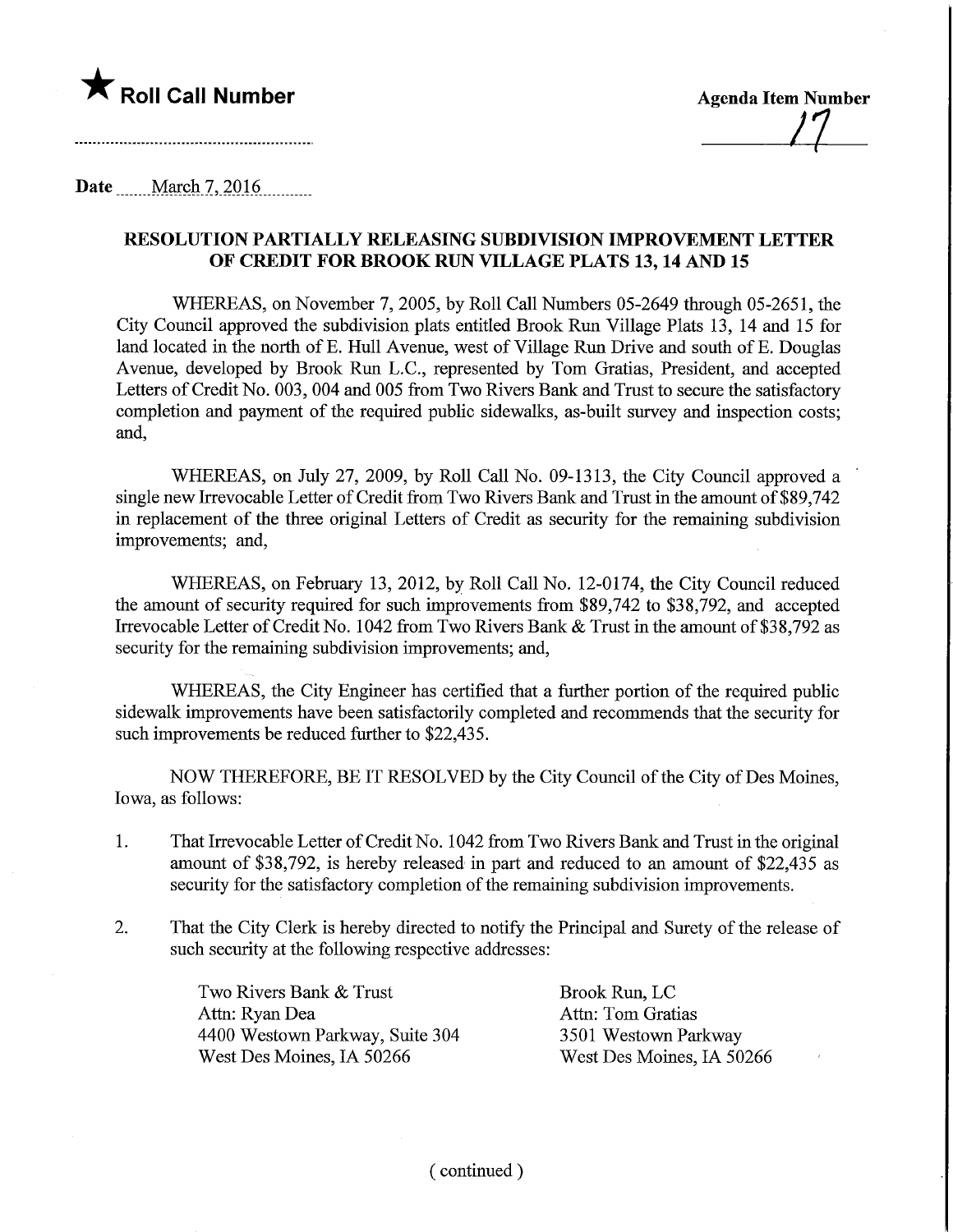

Agenda Item Number

Date <u>March 7, 2016</u>.

 $\bar{\bar{z}}$ 

-2-

Council Communication No. 16-113

MOVED by. to adopt.

FORM APPROVED:

59 K. Bron Roger K. Brown

Assistant City Attorney U:\Rog Docs\Plats\Pending\Brook Run\RC Bond Reduction Brook Run Village Plats 13 14 15.docx

| COUNCIL ACTION        | <b>YEAS</b> | <b>NAYS</b> | <b>PASS</b> | <b>ABSENT</b>   | <b>CERTIFICATE</b>                                                                                                                                                                                                                                                                                                         |
|-----------------------|-------------|-------------|-------------|-----------------|----------------------------------------------------------------------------------------------------------------------------------------------------------------------------------------------------------------------------------------------------------------------------------------------------------------------------|
| <b>COWNIE</b>         |             |             |             |                 |                                                                                                                                                                                                                                                                                                                            |
| <b>COLEMAN</b>        |             |             |             |                 | I, DIANE RAUH, City Clerk of said City hereby<br>certify that at a meeting of the City Council of said<br>City of Des Moines, held on the above date, among<br>other proceedings the above was adopted.<br>IN WITNESS WHEREOF, I have hereunto set my<br>hand and affixed my seal the day and year first<br>above written. |
| <b>GATTO</b>          |             |             |             |                 |                                                                                                                                                                                                                                                                                                                            |
| <b>GRAY</b>           |             |             |             |                 |                                                                                                                                                                                                                                                                                                                            |
| <b>HENSLEY</b>        |             |             |             |                 |                                                                                                                                                                                                                                                                                                                            |
| <b>MOORE</b>          |             |             |             |                 |                                                                                                                                                                                                                                                                                                                            |
| WESTERGAARD           |             |             |             |                 |                                                                                                                                                                                                                                                                                                                            |
| <b>TOTAL</b>          |             |             |             |                 |                                                                                                                                                                                                                                                                                                                            |
| <b>MOTION CARRIED</b> |             |             |             | <b>APPROVED</b> |                                                                                                                                                                                                                                                                                                                            |
|                       |             |             |             |                 |                                                                                                                                                                                                                                                                                                                            |
| Mayor                 |             |             |             |                 | <b>City Clerk</b>                                                                                                                                                                                                                                                                                                          |